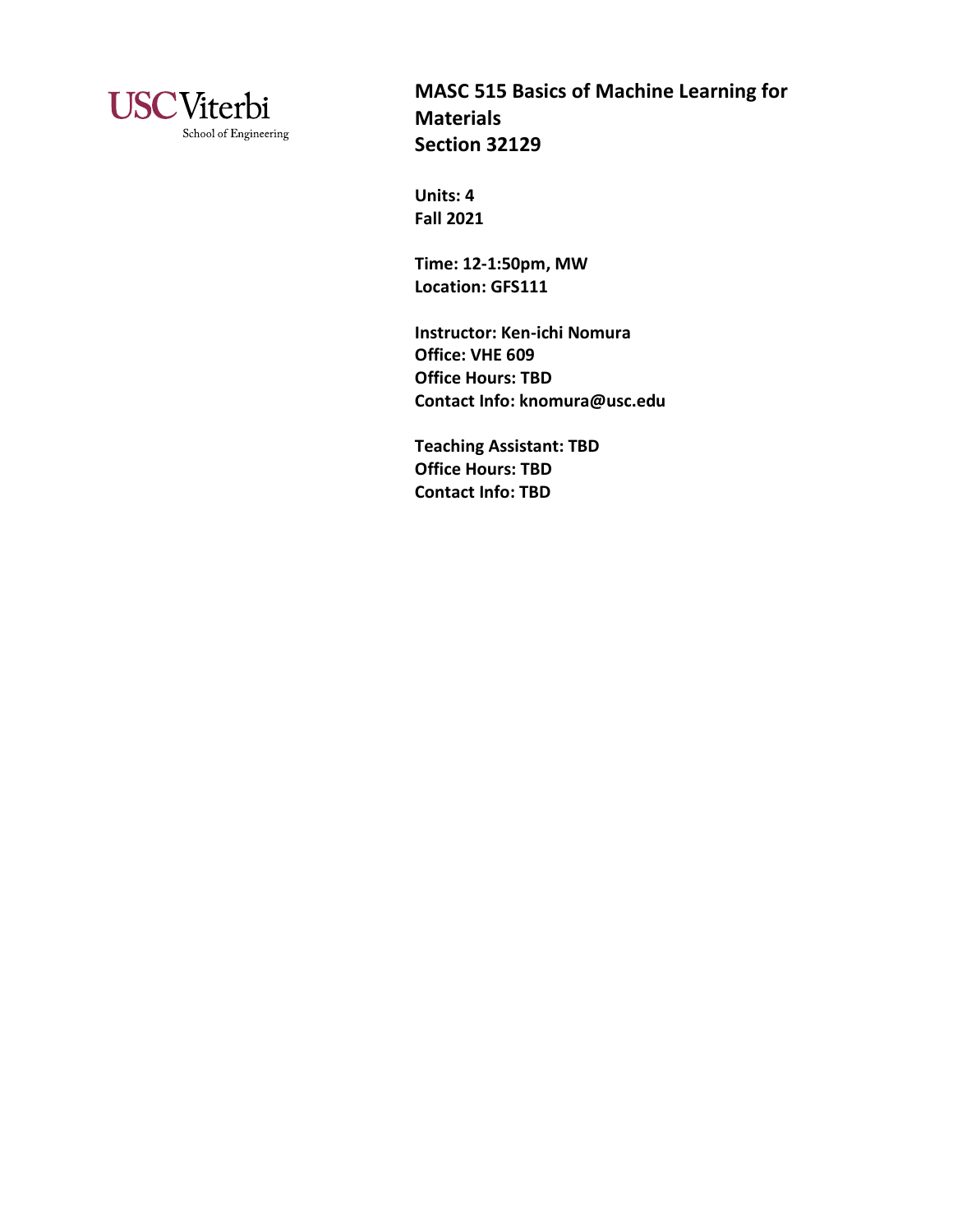#### **Course Description**

This course introduces basics of materials modeling using machine learning (ML) and data science techniques. Discovery of novel materials has been a long and time-consuming process because of the inherently large materials design spaces. Recent progresses in theory and experiment have enabled unprecedented predictive capability of novel materials and their functionalities. Combined with rapidly advancing data science methodologies and database infrastructures, data-centric materials modeling has become a promising approach to accelerate the design and discovery of novel materials, resulting in many applications in the materials science and engineering fields.

This is a graduate-level course to introduces basics of ML for students with materials science and related engineering backgrounds. This course also offers Python hands-on programming exercises and basic math to understand ML models, but no prior experience of programming nor computer science background is needed.

### **Learning Objectives**

Students will learn basic knowledge and hands-on experience in order to:

- 1.Understand basics of ML algorithms, theories, and their applications for materials.
- 2.Develop suitable ML model to predict materials properties using data science tools.
- 3. Perform ML-assisted materials modeling and carry out simulation on cloud computer.

### **Prerequisite(s):** None

**Recommended Preparation**: Basic Python programming, Calculus, Linear Algebra, and Probability. **Course Notes:** Grading type: letter grade. All course notes will be provided on Blackboard.

**Technological Proficiency and Hardware/Software Required:** Personal laptop computer is necessary to work on class projects.

## **Recommended Readings**

- *Effective Computation in Physics: Field Guide to Research with Python,* A. Scopatz & K. D. Huff, ISBN-13: 978-1491901533
- *Deep Learning*, I. Goodfellow, Y. Bengio, A. Courville ISBN-13: 978-0262035613

# **Grading Breakdown**

| <b>Assignment</b> | <b>Points</b> | % of Grade |
|-------------------|---------------|------------|
| Homework          | 100           | 40%        |
| Midterm           | 100           | 30%        |
| Projects          | 100           | 30%        |
| <b>TOTAL</b>      | 300           | 100%       |

### **Course Breakdown:**

- Basic calculus, statistics, and probabilities
- Linear model: regression and classification
- Loss function, regularization, generalization
- Logistic regression, decision tree, random forest, support vector machine
- Unsupervised learning (clustering, dimensionality reduction)
- Deep learning (MLP, CNN, RNN)
- Python programming (scikit-learn, pytorch, Jupyter notebook)
- Materials database (Materials Project, Citrination)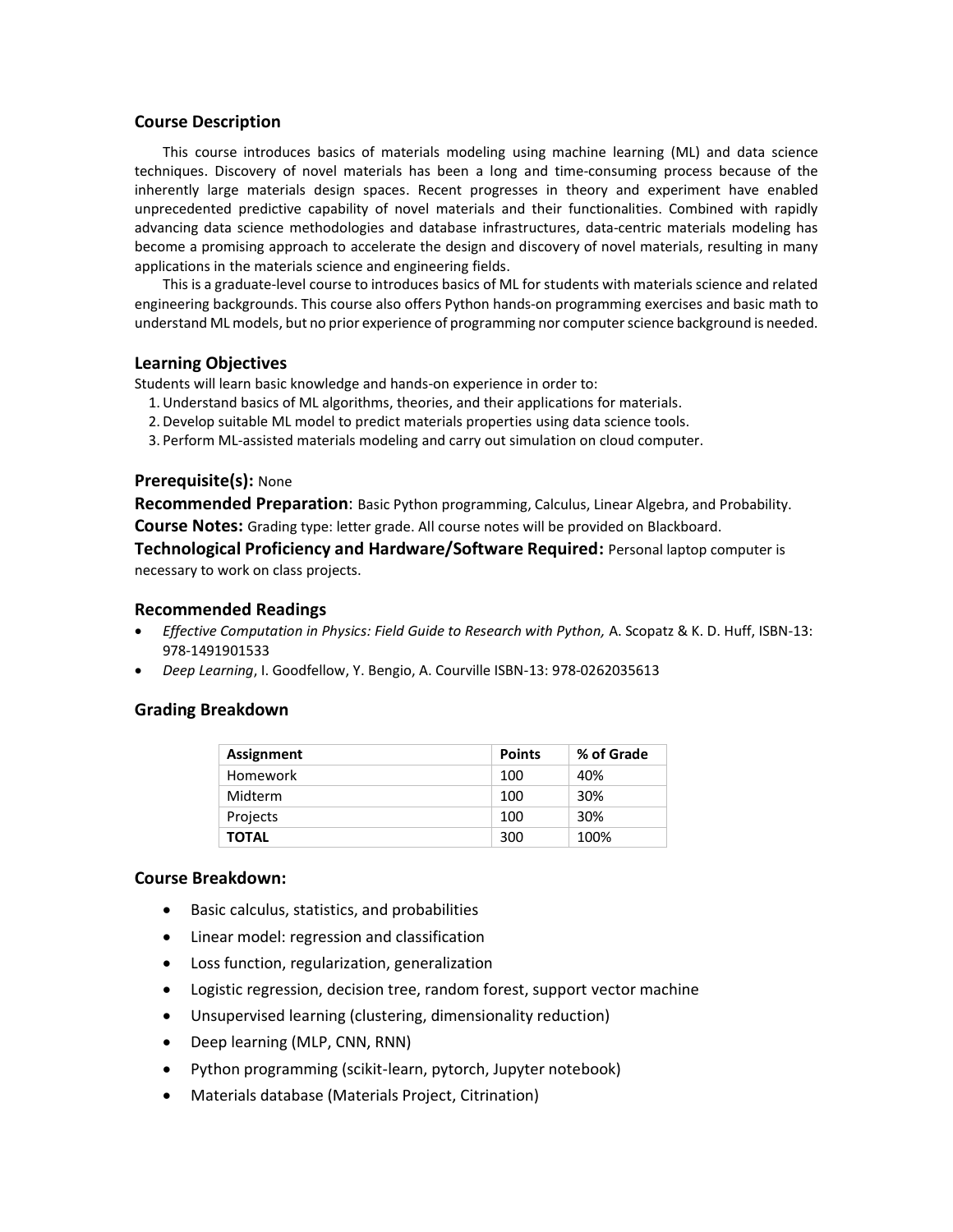# **Statement on Academic Conduct and Support Systems**

### **Academic Conduct:**

Plagiarism – presenting someone else's ideas as your own, either verbatim or recast in your own words – is a serious academic offense with serious consequences. Please familiarize yourself with the discussion of plagiarism in SCampus in Part B, Section 11, "Behavior Violating University Standards" [policy.usc.edu/scampus-part-b.](https://policy.usc.edu/scampus-part-b/) Other forms of academic dishonesty are equally unacceptable. See additional information in SCampus and university policies on scientific misconduct[, policy.usc.edu/scientific](http://policy.usc.edu/scientific-misconduct)[misconduct.](http://policy.usc.edu/scientific-misconduct)

### **Support Systems:**

*Counseling and Mental Health - (213) 740-9355 – 24/7 on call* [studenthealth.usc.edu/counseling](https://studenthealth.usc.edu/counseling/)

Free and confidential mental health treatment for students, including short-term psychotherapy, group counseling, stress fitness workshops, and crisis intervention.

*National Suicide Prevention Lifeline - 1 (800) 273-8255 – 24/7 on call* [suicidepreventionlifeline.org](http://www.suicidepreventionlifeline.org/)

Free and confidential emotional support to people in suicidal crisis or emotional distress 24 hours a day, 7 days a week.

*Relationship and Sexual Violence Prevention and Services (RSVP) - (213) 740-9355(WELL), press "0" after hours – 24/7 on call*

[studenthealth.usc.edu/sexual-assault](https://studenthealth.usc.edu/sexual-assault/)

Free and confidential therapy services, workshops, and training for situations related to gender-based har[m.](https://engemannshc.usc.edu/rsvp/)

## *Office of Equity and Diversity (OED)- (213) 740-5086 | Title IX – (213) 821-8298* [equity.usc.edu,](https://equity.usc.edu/) [titleix.usc.edu](http://titleix.usc.edu/)

Information about how to get help or help someone affected by harassment or discrimination, rights of protected classes, reporting options, and additional resources for students, faculty, staff, visitors, and applicants. The university prohibits discrimination or harassment based on the following *protected characteristics*: race, color, national origin, ancestry, religion, sex, gender, gender identity, gender expression, sexual orientation, age, physical disability, medical condition, mental disability, marital status, pregnancy, veteran status, genetic information, and any other characteristic which may be specified in applicable laws and governmental regulations. The university also prohibits sexual assault, non-consensual sexual contact, sexual misconduct, intimate partner violence, stalking, malicious dissuasion, retaliation, and violation of interim measures.

### *Reporting Incidents of Bias or Harassment - (213) 740-5086 or (213) 821-8298* [usc-advocate.symplicity.com/care\\_report](https://usc-advocate.symplicity.com/care_report/)

Avenue to report incidents of bias, hate crimes, and microaggressions to the Office of Equity and Diversity |Title IX for appropriate investigation, supportive measures, and respons[e.](https://studentaffairs.usc.edu/bias-assessment-response-support/)

## *The Office of Disability Services and Programs - (213) 740-0776* [dsp.usc.edu](http://dsp.usc.edu/)

Support and accommodations for students with disabilities. Services include assistance in providing readers/notetakers/interpreters, special accommodations for test taking needs, assistance with architectural barriers, assistive technology, and support for individual needs.